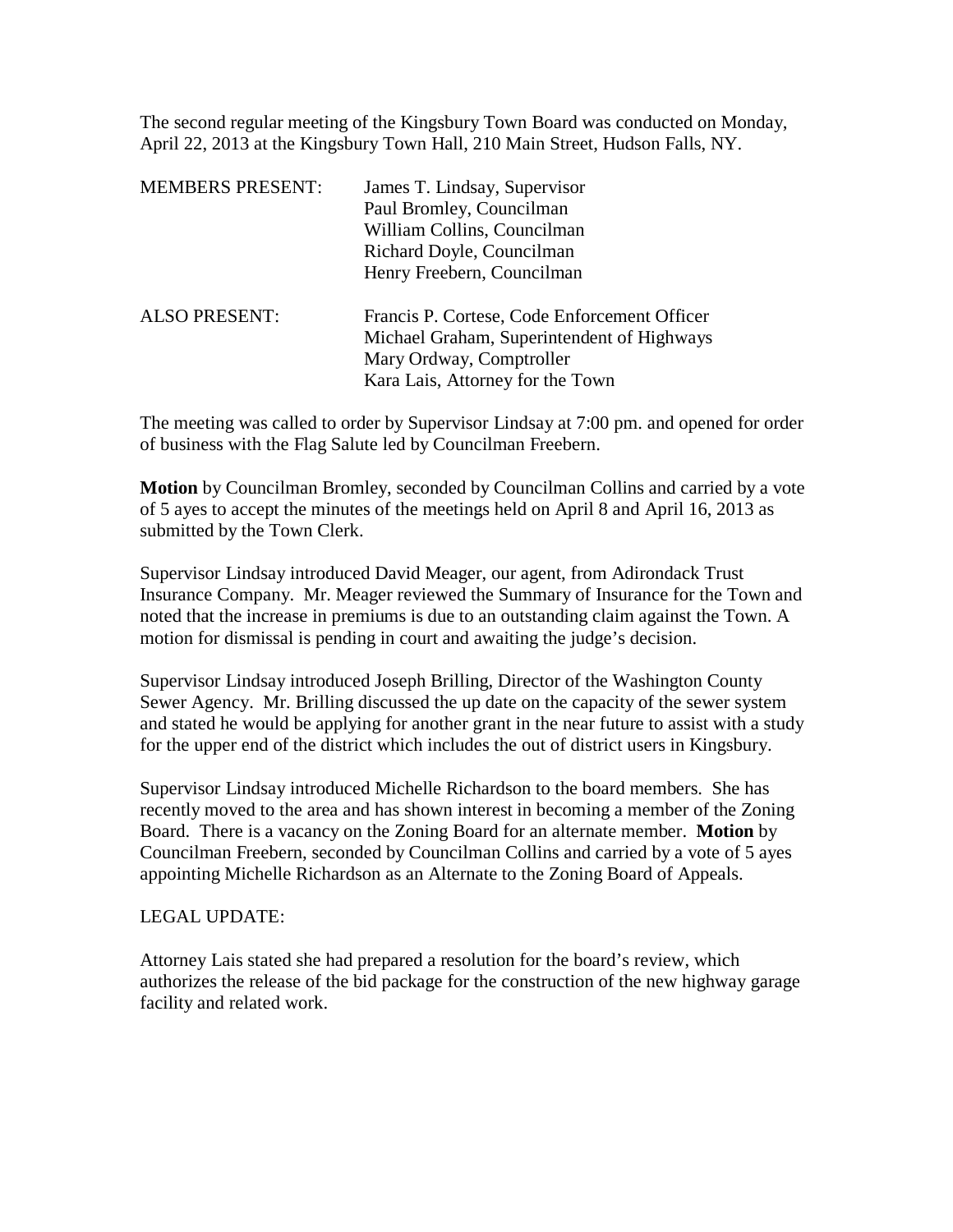# **TOWN BOARD OF THE TOWN OF KINGSBURY COUNTY OF WASHINGTON, STATE OF NEW YORK**

### **RESOLUTION NO. 6 OF 2013 ADOPTED APRIL 22, 2013**

# **INTRODUCED BY COUNCILMAN FREEBERN WHO MOVED ITS ADOPTION. SECONDED BY COUNCILMAN BROMLEY.**

**WHEREAS**, on April 25, 2011, the Town took title to an 8.33 acre parcel of real property known as 437 Vaughn Road in the Town of Kingsbury and known as tax map parcel number 137-1-24.13 for the purpose of erecting a Town highway garage on said lot; and

**WHEREAS**, prior to taking title of said property on April 25, 2011, the Town Board adopted a resolution, subject to permissive referendum, authorizing the purchase of the real property to be used in the future as a highway garage pursuant to Town Law Section 220; and

**WHEREAS**, on April 25, 2011, the Town Board issued a Negative Declaration in connection with its findings pursuant to the State Environmental Quality Review Act ("SEQRA"), as codified under 6 NYCR Part 617 et. seq., relative to the adoption of the April 11, 2011 resolution, whereby the adoption thereof constitutes an Unlisted Action that will not have any significant adverse impact upon the environment; and

**WHEREAS**, the notice for said permissive referendum for the April 25, 2011 resolution was duly published on April 27, 2011 in the Post Star and no petitions were filed during the 30-day permissive referendum period; and

**WHEREAS**, on August 13, 2012, the Town Board created a capital project fund and budget relating to the construction of the highway garage facility and further adopted a bond resolution authorizing the issuance of notes and/or bonds to finance the cost of the highway garage project, said resolutions were adopted subject to permissive referendum; and

**WHEREAS**, on August 13, 2012, the Town Board issued a Negative Declaration in connection with its findings pursuant to the State Environmental Quality Review Act ("SEQRA") as codified under 6 NYCRR Part 617 et. seq., relative to the adoption of the April 11, 2011 resolution, whereby the adoption thereof constitutes an Unlisted Action that will not have any significant adverse impact upon the environment; and

**WHEREAS**, the notice for said permissive referendum for the August 13, 2012 resolutions was duly published on August 16, 2012 and August 17, 2012 in the Post Star and no petitions were filed during the 30-day permissive referendum period; and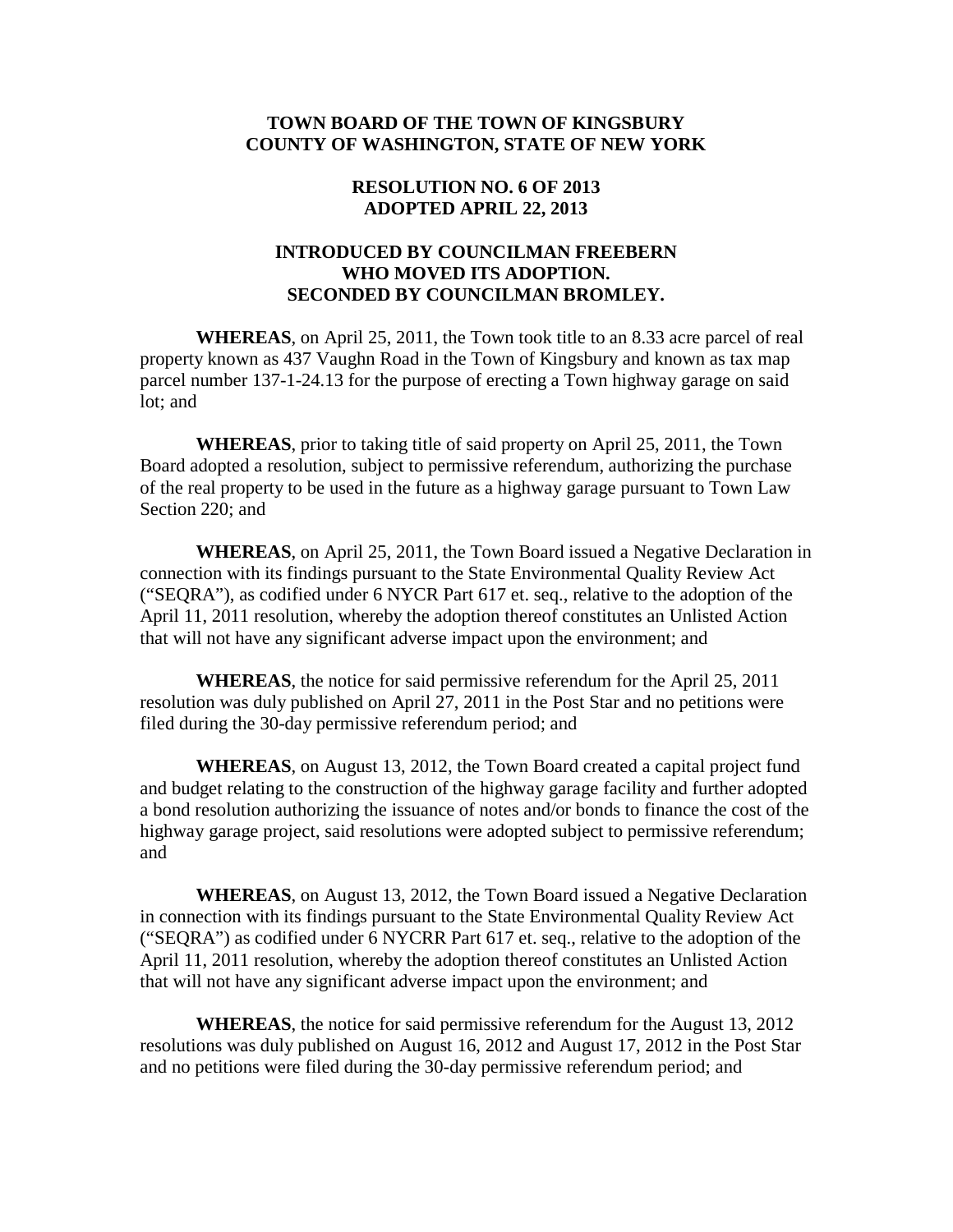**WHEREAS**, Highlander Engineering Services, PLLC, has been retained by the Town to prepare plans and specifications for the construction of the highway garage facility to be erected on Town property;

**WHEREAS**, said plans and specifications have been prepared and reviewed by the Town Board and a bid package has been prepared to be used to seek competitive bids in accordance with General Municipal Law Section 103 for the construction of the highway garage and related work.

#### **NOW, THEREFORE BE IT RESOLVED THAT:**

**Section 1.** The Town Board hereby approves of the plans, specifications and bid package, as prepared by Highlander Engineering Services, PLLC, and as presented at this meeting, for the construction of the highway department facility, which includes the general construction contract, the mechanical contract and the electrical contract. Said plans, specifications and bid package shall be incorporated herein by reference.

**Section 2.** In connection with the State Environmental Quality Review Act, the Town Board further examines the Negative Declarations adopted on April 25, 2011 and August 13, 2012 relative to this project and hereby declares that there have been no significant changes to this project that warrant an amendment to the Negative Declarations previously adopted by the Town Board. The Town Board hereby ratifies and affirms the Negative Declaration declared on April 25, 2011 and August 13, 2012, respectively and determines that no further environmental review is necessary.

**Section 3.** The Town Board hereby authorizes the release of the bid package for the construction of the highway garage facility and related work and requires that any sealed bids submitted for this project shall be received by the Town no later than Monday, May 13, 2013 at 7:00 p.m. at which time they will be publicly open and read aloud.

**Section 4.** The Town Clerk is directed to publish the Invitation to Bidders in the Post Star seeking sealed bids relative to the highway garage construction project.

**Section 5.** This resolution shall take effect immediately.

Dated: April 22, 2013

| Voting: |  |
|---------|--|
| Aye     |  |
| Aye     |  |
| Aye     |  |
| Aye     |  |
| Aye     |  |
|         |  |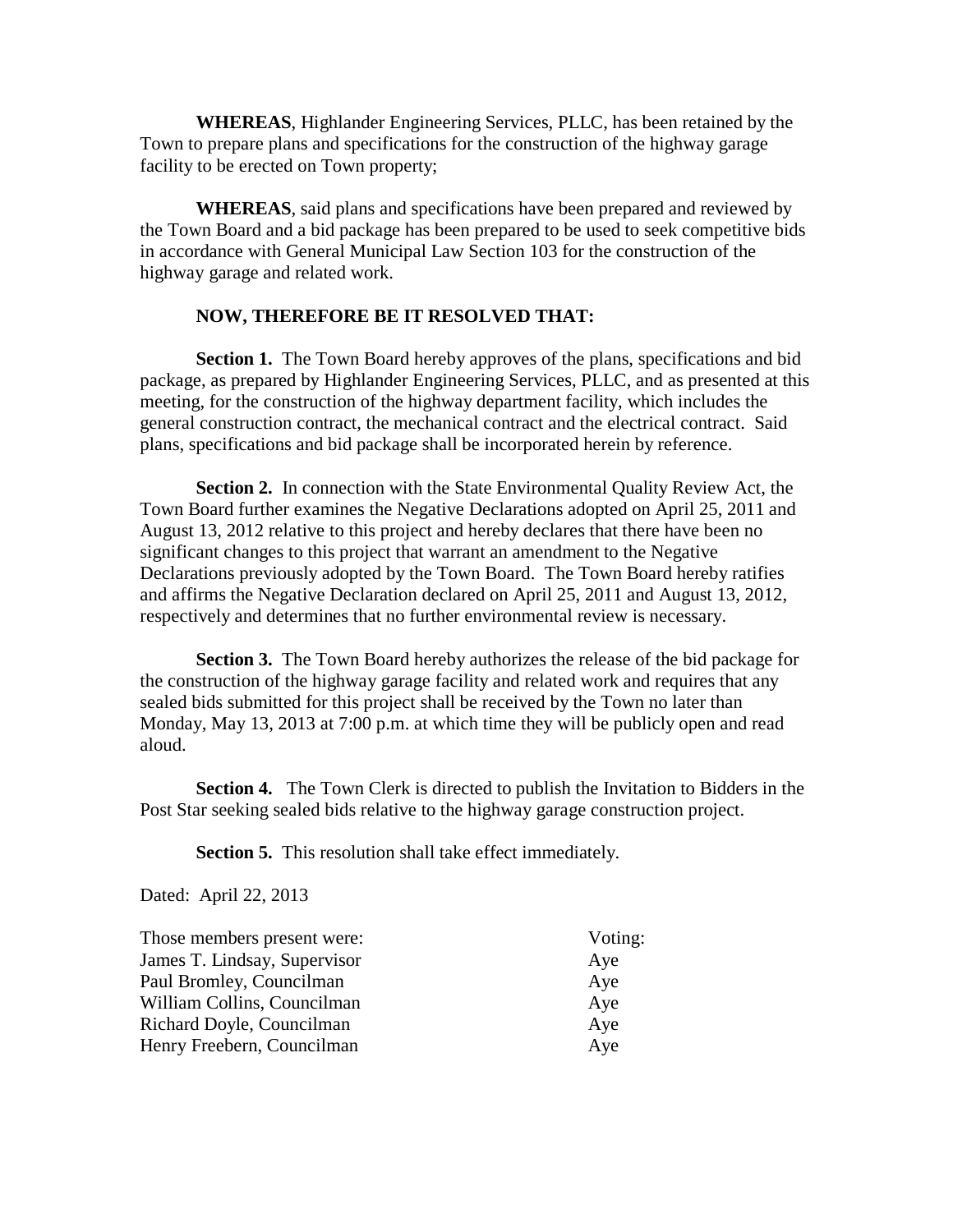Supervisor Lindsay stated a representative from Earth, Waste and Metal, the company that recently leased the Washington County Transfer Stations was invited to attend tonight's meeting but was unable to due to a family matter. He will invited them to attend another meeting to discuss the new system of operations at the transfer stations. A discussion was had regarding whether or not the Town should require the company to obtain a junkyard license under the Town Code.

## REPORTS:

Town Comptroller Mary Ordway requested permission to attend a Finance School in Saratoga on May 2 and 3, 2013. She also requested permission for she and Michelle Radliff to attend a KVS Conference to be held in Buffalo on July  $22 - 25$ , 2013. The money for both of these schools is in her 2013 budget. **Motion** by Councilman Doyle, seconded by Councilman Collins and carried by a vote of 5 ayes authorizing Mary and Michelle to attend the schools as noted above.

Town Comptroller Mary Ordway stated that the Town has not borrowed any money for the Town Highway building but after the bids are received and awarded, we will know the actual cost of the building and will proceed with borrowing the money needed.

Town Comptroller Mary Ordway stated there would be no increase in the dental premiums this year. **Motion** by Councilman Bromley, seconded by Councilman Freebern and carried by a vote of 5 ayes opting to stay with Guardian Insurance for dental coverage for another year.

Superintendent of Highways Michael Graham requested permission to attend the Highway School to be held in Ithaca, NY June 2 through 5, 2013. **Motion** by Councilman Freebern, seconded by Councilman Doyle and carried by a vote of 5 ayes authorizing the Superintendent of Highways to attend the school.

Superintendent of Highways Michael Graham reported the property and the road leading into the new highway garage facility is ready for the contractors to enter. Extra fencing will be installed and the Sheriff's office will do some extra patrolling in the area.

Superintendent of Highways Michael Graham also reported that his crew would be assisting the Village Highway Department with some paving on the bike paths under our shared services agreement.

# WRITTEN MONTHLY REPORTS:

**Motion** by Councilman Freebern, seconded by Councilman Collins and carried by a vote of 5 ayes accepting the reports of certain town officers for the month of March as follows:

Code Enforcement Officer: No. Permits 4; Total Fees \$474.00.